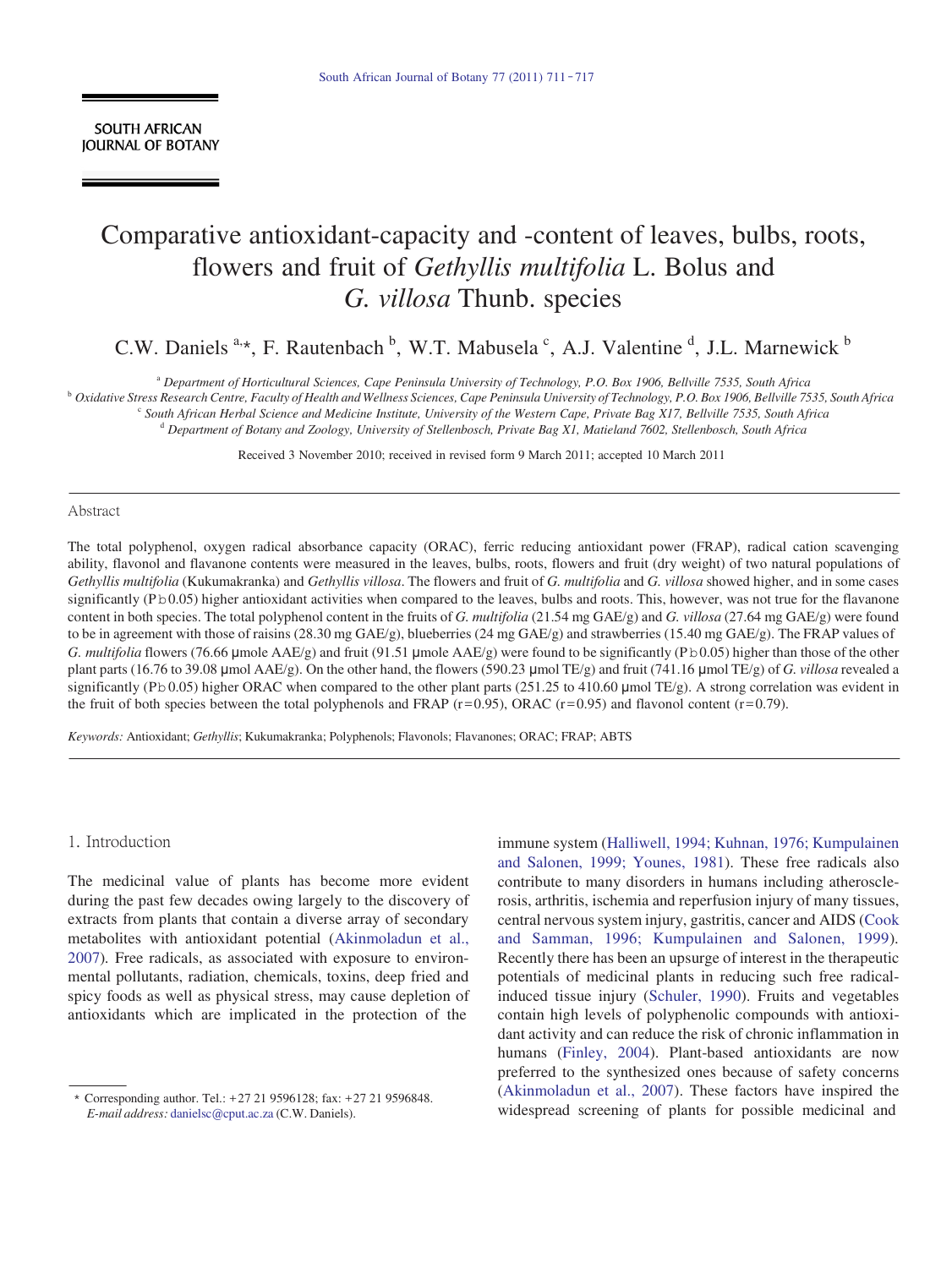antioxidant properties, and the development and utilization of antioxidants of natural origin [\(Jayaprakasha et al., 2001\)](#page-5-3).

*Gethyllis multifolia* L. Bolus and *Gethyllis villosa* Thunb. (Family: Amaryllidaceae) are indigenous to South Africa, winter growing, summer-blooming, deciduous and bulbous geophytes [\(Du Plessis and Delpierre, 1973\)](#page-5-0). The genus *Gethyllis* consists of 37 currently accepted species and subspecies [\(Müller-Doblies, 1986\)](#page-6-0). The genus *Gethyllis* is more commonly known as "Kukumakranka" in South Africa, and is one of the most extraordinary and poorly researched of all southern African amaryllids [\(Liltved, 1992\)](#page-5-4). The medicinal uses of this genus range from cures for colic, digestive disturbances, teething problems, fatigue, boils, bruises and insect bites, to being used as an aphrodisiac [\(Du Plessis and Delpierre, 1973\)](#page-5-0). Apart from its medicinal properties, many members of this genus (including *G. multifolia*) have a highly fragrant, edible fruit, which was used in the past to perfume rooms and linen [\(Lighton, 1992\)](#page-5-5). *Gethyllis* grows under full sun conditions and their natural habitats range from sandy soils to mountainous rocky terrains. The genus have four distinctive growth phases: a winter (cold and wet) growing phase, leaf senescence towards spring, flowering during the hot and dry summer months (when no leaves are present) and fruit formation in autumn, which is the start of a new growing season [\(Du Plessis and Duncan,](#page-5-0) [1989\)](#page-5-0).

In South Africa, there is a reluctance amongst traditional healers to use medicinal plants from cultivated sources because they believe that plants from the wild are more "potent" [\(Dold](#page-5-0) [and Cocks, 2002\)](#page-5-0). Besides reports on anti-inflammatory, antibacterial and anti-mutagenic studies, no published reports on the antioxidant capacity and chemical composition of these two *Gethyllis* species could be found [\(Elgorashi and Van Staden,](#page-5-6)  [2003\)](#page-5-6)*.* Although according to [Rood \(1994\),](#page-6-0) the fruit and flowers are the most medicinally useful parts of the *Gethyllis* species, there is however, to our knowledge, no published literature reporting on scientific studies based on these plant parts, nor is there any report on antioxidant studies on *Gethyllis* species. Previously, the following compounds, the dihydroxydimethylbenzopyran-4-one: isoeugenitol, its 5-*O*-glycoside and 9Zoctadec-9-enamide, had been isolated from the roots and bulbs of *G. ciliaris* [\(Elgorashi et al., 2007\)](#page-5-7). A preliminary study on the antioxidant capacity of *G. multifolia* and *G. villosa*, had revealed high antioxidant activity in the leaves and roots (unpublished data). It is also proposed, through photographic studies of the fruit of *G. multifolia* and *G. villosa*, that the dark red colour in the fruit of *G. multifolia* may be due to the presence of colour pigments i.e. carotenoids or anthocyanins that are known to have antioxidant activity*. G. multifolia* is threatened in its natural habitat and conservation methods to prevent traditional healers from plundering the natural biodiversity have largely been unsuccessful [\(Dold and Cocks, 2002\)](#page-5-0).

As previously mentioned, the genus *Gethyllis* is poorly researched and there are many reports of its medicinal uses in the past which have not been scientifically justified. *G. multifolia* and many other members of this genus have a highly fragrant and tasty fruit with claimed medicinal uses by traditional healers and old folk. This study reports on the

comparative investigation of antioxidant capacity and content of the leaves, bulbs, roots, flowers and fruit of natural populations of *G. multifolia* and *G. villosa*.

## 2. Materials and methods

#### *2.1. Plant materials*

*G. multifolia* and *G. villosa* bulbs were obtained in 2006 after their winter growth phase (July to mid-August), from their natural habitat (Worcester, Western Cape, South Africa). New roads and sewerage lines are planned through parts of this existing population. Mature plants of the same height and diameter were excised into leaves, bulbs and roots  $(n=10)$  and dried in a laboratory oven (Memmert, Laboratory & Scientific, Cape Town, SA) at 50 °C for one week. Individual plant parts were ground to a powder in a portable spice grinder (Krups 75, model F203). From the same population, flowers  $(n= 10)$  of both species were collected at the beginning of December 2006 (summer), while fruit (n= 7) of both species were collected towards the end of March 2007 (autumn). The same drying and grinding procedures as for the leaves, bulbs and roots were followed.

## *2.2. Sample preparation*

Crude extracts of the leaves, bulbs, roots, flowers and fruit of both species were prepared by stirring the various dried, powdered plant materials  $(0.05 \text{ g of each})$  in 80%  $(v/v)$  ethanol  $(50 \text{ mL})$ (EtOH) (Saarchem, South Africa) where after it was centrifuged at 4000 rpm for 5 min. The supernatants were used for all analyses. The same sample preparation technique was followed for all assays and all analyses were performed in triplicate.

# *2.3. Determination of antioxidant-capacity and -content*

According to [Prior et al. \(2005\),](#page-6-0) it was recommended, through evaluation of the literature and data presented at the 'First International Congress on Antioxidant Methods in 2004', that three methods be considered for standardization of antioxidant capacity and total polyphenol determination in food and dietary supplements. Method 1: the oxygen radical absorbance capacity (ORAC) assay which represents a hydrogen atom transfer (HAT) reaction mechanism, which is most relevant to human biology. Method 2: the trolox equivalent antioxidant capacity (TEAC/ABTS) assay represents a single electron transfer (SET)-based method which indicates reducing capacity. Method 3: the ferric reducing/antioxidant power (FRAP) assay which is also a SET-based assay and a direct test of the total antioxidant power of a biological sample. It is further suggested that experimental work on a series of assays gives a better understanding of the antioxidant capacity of a sample [\(Prior and Cao, 1999; Prior et al., 2005\)](#page-6-0).

# *2.4. Total polyphenol, flavonol and flavanone content*

The total polyphenol content of the various crude extracts were determined by the Folin Ciocalteu method [\(Singleton](#page-6-0)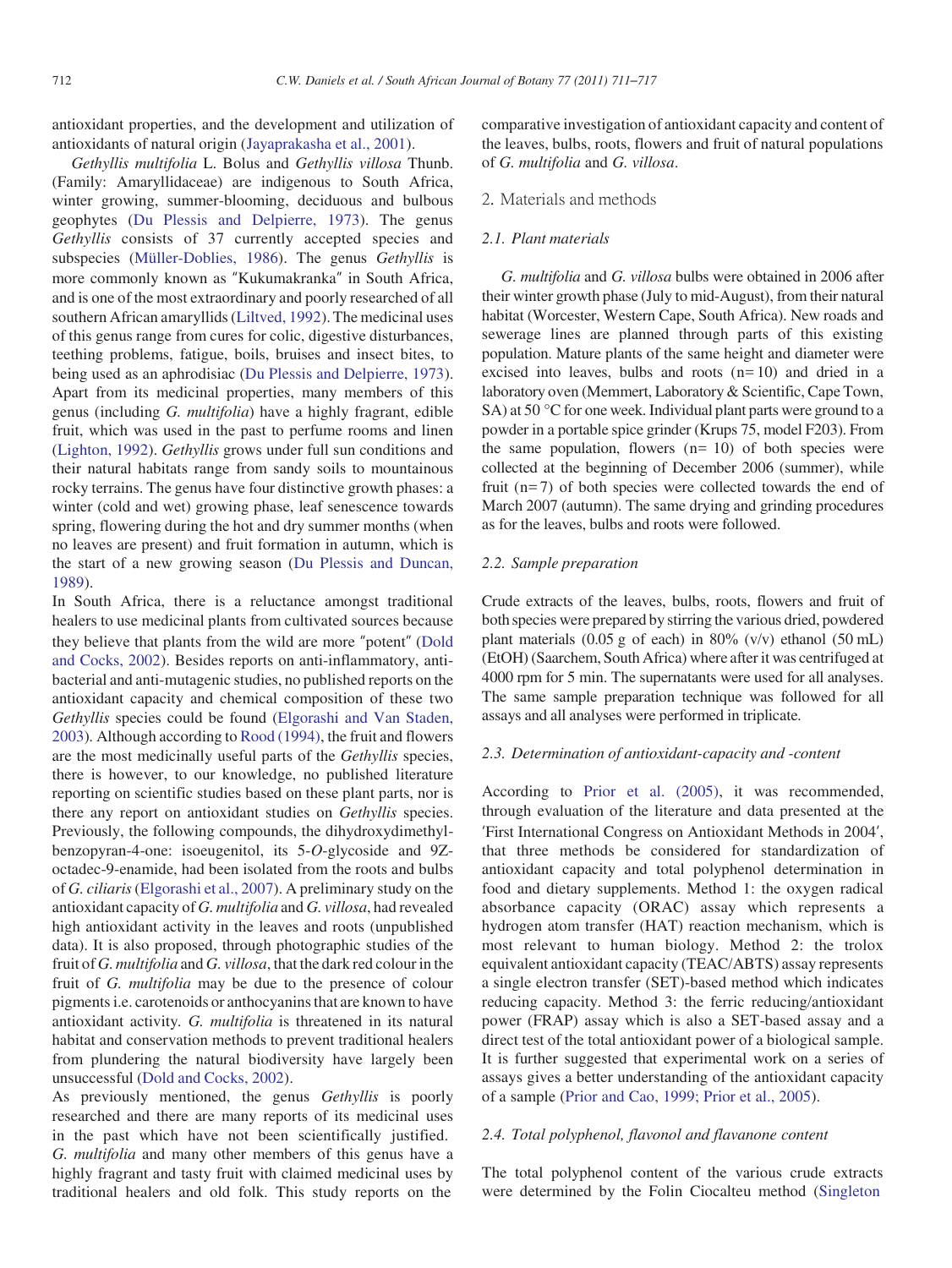[et al., 1974; Swain and Hills, 1959\)](#page-6-0)*.* The method o[f Swain and](#page-6-0) [Hills \(1959\)](#page-6-0) was adapted for use in a plate reader. Using a 96 well microplate, 25 μL of sample was mixed with 125 μL Folin–Ciocalteu reagent (Merck, South Africa), diluted 1:10 with distilled water. After 5 min, 100  $\mu$ L (7.5%) aqueous Sodium Carbonate (Na<sub>2</sub>CO<sub>3</sub>) (Sigma-Aldrich, South Africa) was added to the well. The plates were incubated for 2 h at room temperature before the absorbance was read at 765 nm using a Multiskan plate reader (Thermo Electron Corporation, USA). The standard curve was prepared using 0, 20, 50, 100, 250 and 500 mg/L gallic acid in 10% EtOH and the results were expressed as mg gallic acid equivalents per g dry weight (mg GAE/g DW).

The flavonol content was determined using quercetin 0, 5, 10, 20, 40, and 80 mg/L in 95% ethanol (Sigma-Aldrich, South Africa) as standard. In the sample wells, 12.5 μL of the crude sample extracts was mixed with 12.5 μL 0.1% HCl (Merck, South Africa) in 95% ethanol, 225 μL 2% HCl and incubated for 30 min at room temperature. The absorbance was read at 360 nm, at a temperature of 25 °C (Mazza [et al., 1999\)](#page-6-0)*.* The results were expressed as mg quercetin equivalent per g dry weight (mg QE/g DW).

The flavanone content was determined using the method of [Kosalek et al. \(2004\).](#page-5-8) Briefly, 100 μL of sample was mixed with 200 μL 1% 2.4-dinitrophenylhydrazine (DNPH) (2% H2SO4 in methanol (MeOH). After incubation at 50 °C for 50 min., 700 μL of 10% Potassium hydroxide (KOH) in 70% MeOH was added. The samples were centrifuged and 30 μL of the resulting supernatant mixed with 270 μL MeOH in a 96 well plate and the absorbance read at 495 nm. A linear standard curve using 0, 0.2, 0.5, 1.0, 1.5, and 2.0 mg/mL naringenin (Sigma-Aldrich, South Africa) in methanol was included. The results were expressed as mg naringenin equivalent per g dry weight (mg NE/g DW).

#### *2.5. Antioxidant capacity*

#### *2.5.1. Ferric reducing antioxidant power (FRAP) assay*

The FRAP assay was performed using the method of [Benzie](#page-5-0) [and Strain \(1999\).](#page-5-0) In a 96-well microplate, 10 μL of the crude sample extract was mixed with 300 μL FRAP reagent [0.3 M acetate buffer, pH 3.6 (Saarchem, South Africa), 10 mM 2,4,6 tripyridyl-*s*-triazine (TPTZ) in 0.1 M HCl (Sigma-Aldrich, South Africa), 20 mM Iron (III) chloride hexahydrate (FeCl3·6H2O) (Sigma-Aldrich, South Africa), 6.6 mL distilled water] and incubated for 30 min at 37 °C in the plate reader. Absorbance was measured at 593 nm. L-Ascorbic acid (Sigma-Aldrich, South Africa) was used as a standard with concentrations varying between 0 and 1000 μM. The results were expressed as μM ascorbic acid equivalent per g dry weight (μM AAE/g DW).

# *2.5.2. 2,2*′*-azino-di-3-ethylbenzthialozine sulphonate (ABTS) assay*

The ABTS assay was performed following the method of [Re](#page-6-0) [et](#page-6-0) [al. \(1999\).](#page-6-0) The stock solutions included a 7 mM ABTS and 140 mM Potassium–peroxodisulphate  $(K_2S_2O_8)$  (Merck, South

Africa) solution. The working solution was then prepared by adding 88  $\mu$ L K<sub>2</sub>S<sub>2</sub>O<sub>8</sub> to 5 mL ABTS solution. The two solutions were mixed well and allowed to react for 24 h at room temperature in the dark. Trolox (6-Hydrox-2,5,7,8-tetramethylchroman-2-carboxylic acid) was used as the standard with concentrations ranging between 0 and 500 μM. Crude sample extracts (25 μL) were allowed to react with 300 μL ABTS in the dark at room temperature for 30 min before the absorbance was read at 734 nm at 25 °C in a plate reader. The results were expressed as μM trolox equivalent per g dry weight (μM TE/g DW).

## *2.5.3. Oxygen radical absorbance capacity (ORAC) assay*

The peroxyl radical was generated using 2,2′-azobis (2 amidino-propane) dihydrochloride (AAPH) (Sigma-Aldrich, South Africa), prepared fresh for each determination according to the method of [Prior et al. \(2003\).](#page-6-0) Fluorescein was used as the substrate, with the fluorescence conditions set at 485 nm excitation and 530 nm emission. Absorbance was read using a Fluorskan Ascent plate reader (Thermo Electron Corporation, USA). The standard curve was linear between 0 and  $25 \mu M$ Trolox. The results were expressed as μM trolox equivalent per g dry weight (μM TE/g DW).

# *2.6. Statistical analysis*

The statistical significance between antioxidant activity values of the various crude plant extracts was determined by an analysis of variance  $(ANOVA)$  where P  $\geq 0.05$  was considered to be statistically significant. The computer program employed for the statistical analysis was Medcalc version 9.4.2.0 (Medcalc, Belgium). Microsoft Office Excel 2006, version12.0.6214.1000 (Microsoft Corporation, USA) was employed to determine the correlation between antioxidant contents and activity.

#### 3. Results

#### *3.1. Total polyphenol, flavonol and flavanone content*

The total polyphenols in the leaves and bulbs of *G. villosa* were found to be significantly (Pb 0.05) higher than those of *G. multifolia* [\(Table 1\)](#page-3-0). No significant (PN 0.05) differences were found when the total polyphenols in the roots, flowers and fruit of *G. multifolia* were compared to those of *G. villosa*. The total polyphenols in the flowers and fruit of *G. multifolia* were found to be significantly ( $Pb 0.05$ ) higher than the other plant parts. In *G. villosa*, only the total polyphenols in the fruit were found to be significantly ( $Pb 0.05$ ) higher than the other plant parts. Apart from the roots, *G. villosa* in general, had higher (PN 0.05) total polyphenol values than *G. multifolia*. A strong correlation was evident in the fruit of both species between the total polyphenols and FRAP  $(r= 0.95)$ , ORAC  $(r= 0.95)$  and flavonol content  $(r= 0.79)$ . The total polyphenols in a pilot study of the fresh weights of the fruit of both species were significantly (Pb 0.05) lower than the dry weights (1.79 GAE  $\pm$  1.24 for *G. multifolia* and 2.33 GAE ± 0.71 for *G. villosa*).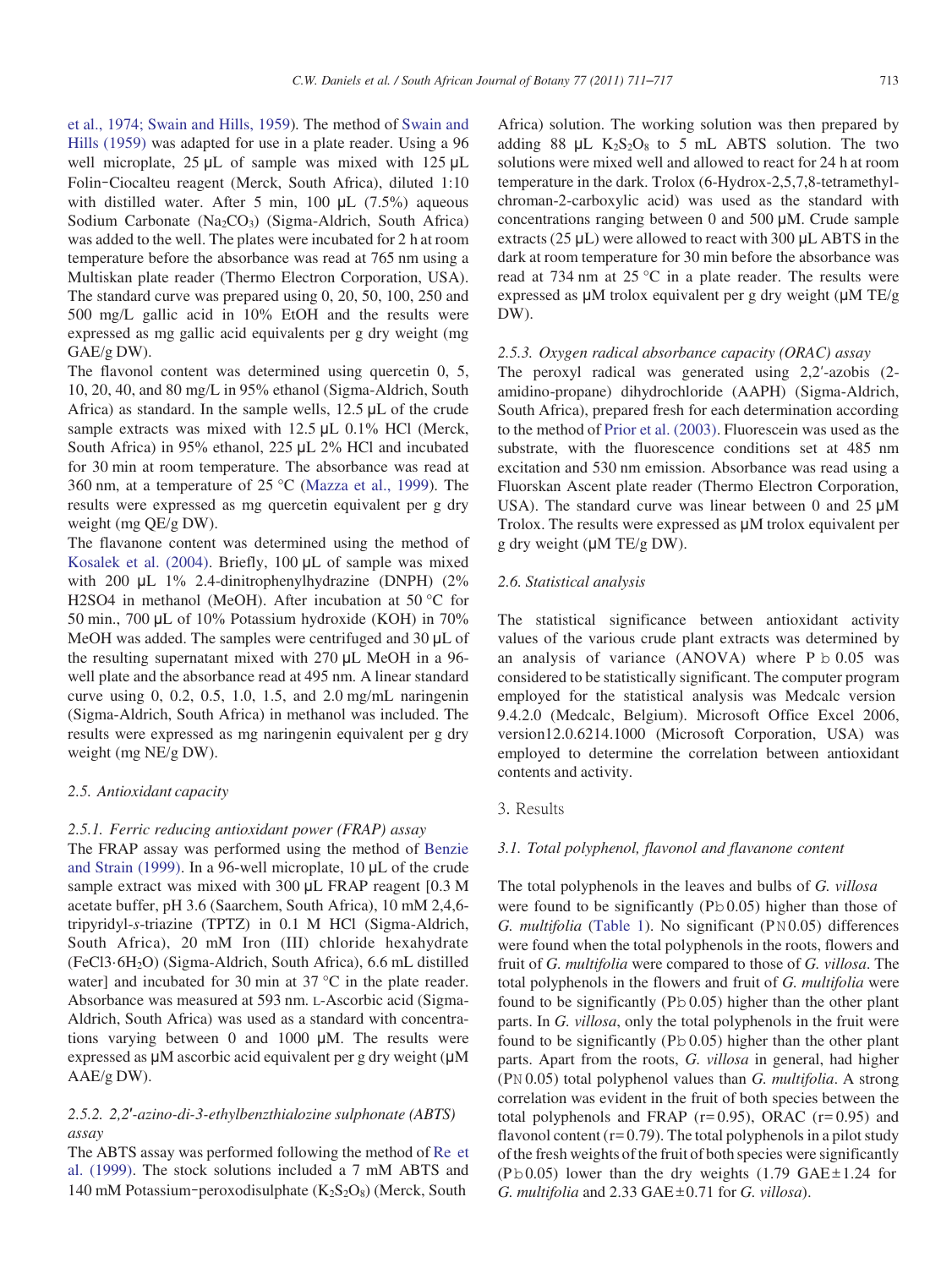<span id="page-3-0"></span>Table 1 The total polyphenol (mg GAE/g dry weight), flavonol (mg QE/g dry weight) and flavanone (mg NE/g dry weight) content of the leaves, bulbs, roots, flowers and fruit of *G. multifolia* and *G. villosa* plants.

| Plant species  | Total polyphenols   | Flavonols          | <b>Flavanones</b>  |
|----------------|---------------------|--------------------|--------------------|
| G. multifolia  |                     |                    |                    |
| Leaves         | $12.36 \pm 0.57a$   | $2.60 \pm 0.30a$   | $3.27 \pm 0.19a$   |
| <b>Bulbs</b>   | $7.67 \pm 1.30c$    | $1.20 \pm 0.58$    | $3.02 \pm 0.45a$   |
| Roots          | $14.32 \pm 1.52b$   | $3.70 \pm 0.78c$   | $4.12 \pm 0.87$    |
| <b>Flowers</b> | $20.86 \pm 2.58$ de | $7.12 \pm 1.38$ d  | $2.09 \pm 0.36$ ce |
| Fruit          | $21.54 \pm 11.45e$  | $5.70 \pm 4.32$ eg | $2.26 \pm 1.18$ ce |
| G. villosa     |                     |                    |                    |
| Leaves         | $20.81 \pm 1.95$ de | $6.74 \pm 0.61$ dg | $4.42 \pm 1.11$ hd |
| <b>Bulbs</b>   | $17.84 \pm 8.16d$   | $5.55 \pm 3.25e$   | $5.15 \pm 2.17d$   |
| Roots          | $12.04 \pm 2.44a$   | $3.20 \pm 1.46a$   | $4.05 \pm 0.98$ b  |
| <b>Flowers</b> | $22.23 \pm 5.46e$   | $4.76 \pm 1.65$ f  | $2.50 \pm 0.37$ e  |
| Fruit          | $27.64 \pm 8.57$ f  | $6.38 \pm 5.25$ g  | $2.99 \pm 0.81$ ae |

Values represent the mean $\pm$  SD (leaves, bulbs, roots and flowers n= 10; fruit  $n= 7$ ). Means in the same column with different letters are significantly  $(Pb 0.05)$  different.

In *G. villosa*, the flavonol contents of the leaves and bulbs were significantly ( $Pb 0.05$ ) higher than the leaves and the bulbs of *G. multifolia* [\(Table 1\)](#page-3-0). On the other hand, the flavonol contents of the flowers in *G. multifolia* were found to be significantly (Pb 0.05) higher than the flowers of *G. villosa* [\(Fig. 1\)](#page-3-1). The flavonol contents in the roots were 8% higher (PN 0.05) for *G. multifolia* when compared to the roots of *G. villosa*. The flavonol value for the fruit of *G. villosa* was found to be 6% higher (PN 0.05) than that of *G. multifolia* [\(Fig. 1\)](#page-3-1). In *G. multifolia*, the flavonol contents were found to be higher (PN 0.05) in the flowers and fruit compared to the other plant parts. In *G. villosa*, the flavonol content was higher (PN 0.05) in the leaves compared to the other plant parts. Generally, the flavonol contents were higher in *G. villosa* when compared to *G. multifolia*. The flavonol contents of the fresh weights of the fruit of both species were also found to be significantly (Pb 0.05) lower than the dry weights (0.36 QE $\pm$ 0.25 for *G. multifolia* and 0.39 QE± 0.23 for *G. villosa*).

In *G. villosa*, the flavanone contents of the leaves and bulbs were significantly (Pb 0.05) higher than those of the leaves and bulbs of *G. multifolia* [\(Table 1\)](#page-3-0). The difference in the flavanone contents in the roots of both species was very similar (less than

1%). There were no significant (PN 0.05) difference in the flavanone content of the flowers and fruit of *G. villosa* when it was compared to those of *G. multifolia* [\(Fig. 1\)](#page-3-1). The flavanone contents in the flowers and fruit of *G. multifolia*, were significantly (Pb 0.05) lower compared to the other plant parts. *Gethyllis villosa* revealed a similar trend with significantly  $(Pb 0.05)$  lower flower and fruit flavanone contents compared to the other plant parts. Generally, the flavanone contents were higher in *G. villosa* compared to *G. multifolia*. In contrast to the other antioxidants, the flavanone content was found to be the lowest in the flower and fruit of both species.

#### *3.2. Antioxidant capacity*

The FRAP values of *G. villosa* were found to be significantly (Pb 0.05) higher in the leaves, bulbs and roots than the leaves, bulbs and roots of *G. multifolia* [\(Table 2\)](#page-4-0). The flower and fruit FRAP values of *G. villosa* were also found to be higher (PN 0.05) than those of *G. multifolia* [\(Fig. 2\)](#page-4-1). The flower and fruit FRAP values of *G. multifolia* were found to be significantly  $(Pb 0.05)$  higher than those of the other plant parts. *Gethyllis villosa* showed a similar trend with higher (PN 0.05) FRAP values in the flower and fruit compared to those of the other plant parts. In general, the FRAP values for *G. villosa* were found to be higher than those of *G. multifolia*. The FRAP values of the fresh weight of the fruit for both *G. multifolia* (8.21 AAE± 4.11) and *G. villosa* (10.00 AAE± 2.38) were found to be significantly  $(Pb 0.05)$  lower than the dry weights.

Statistically, only the ORAC of the roots of *G. multifolia* was found to be significantly (P  $\geq 0.05$ ) higher (36%) when compared to the roots of *G. villosa* [\(Table 2\)](#page-4-0). The ORAC values of the leaves and fruit of *G. villosa* were slightly (PN 0.05) higher than those of *G. multifolia*. On the other hand, the ORAC values of the bulbs and flowers of *G. multifolia* were higher (PN 0.05) than those of *G. villosa*. The ORAC values of the flowers and fruit of *G. multifolia* were found to be higher (PN 0.05) than the other plant parts. *Gethyllis villosa* revealed a similar trend with significantly  $(Pb 0.05)$  higher ORAC values in the flowers and fruit when compared to the other plant parts. In general, the ORAC values for *G. multifolia* were found to be higher (PN 0.05) than those of *G. villosa*. A strong correlation



<span id="page-3-1"></span>Fig. 1. The total polyphenol (mg GAE/g dry weight), flavonol (mg QE/g dry weight) and flavanone (mg NE/g dry weight) content of the flowers and fruit of *G. multifolia* and *G. villosa* plants. Bars represent the means± SD (flowers n= 10; fruit n=7). An \* indicates a significantly (Pb 0.05) higher value when comparing plant parts of the two species.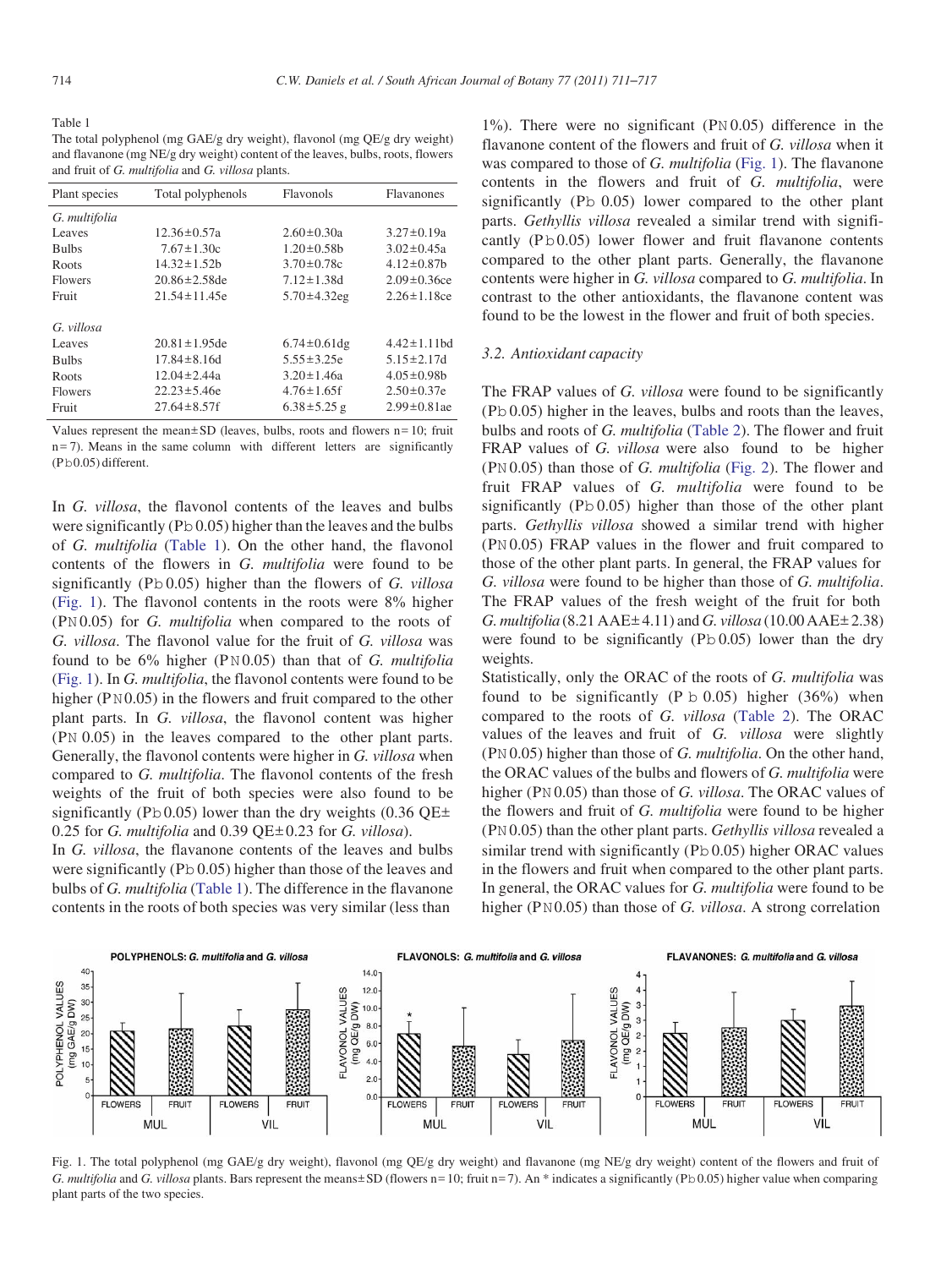#### <span id="page-4-0"></span>Table 2

The ferric reducing antioxidant power (FRAP) (μM AAE/g dry weight), oxygen radical absorbance capacity (ORAC) (μM TE/g dry weight) and ABTS radical cation scavenging ability (ABTS) (μM TE/g dry weight) of the leaves, bulbs, roots, flowers and fruit of *G. multifolia* and *G. villosa* plants.

| Plant species                                                                                        | <b>ORAC</b>            | <b>FRAP</b>          | <b>ABTS</b>         |  |
|------------------------------------------------------------------------------------------------------|------------------------|----------------------|---------------------|--|
| G. multifolia                                                                                        |                        |                      |                     |  |
| Leaves                                                                                               | $375.29 \pm 26.99$ ad  | $38.53 \pm 2.78a$    | $28.96 \pm 2.00a$   |  |
| <b>Bulbs</b>                                                                                         | $322.98 \pm 54.45$ ae  | $16.76 \pm 4.08$     | $14.35 \pm 2.65$ h  |  |
| Roots                                                                                                | $525.17 \pm 75.61$ bg  | $39.08 \pm 6.60a$    | $29.76 \pm 4.10a$   |  |
| <b>Flowers</b>                                                                                       | $627.48 \pm 55.38$ cg  | $76.66 \pm 6.11c$    | $105.48 \pm 6.33c$  |  |
| Fruit                                                                                                | $672.67 \pm 329.00$ ch | $91.51 \pm 36.97$ ce | $103.09 \pm 35.51c$ |  |
| G. villosa                                                                                           |                        |                      |                     |  |
| Leaves                                                                                               | $410.60 \pm 50.88$ d   | $87.90 \pm 9.68$ ce  | $76.83 \pm 3.81$ d  |  |
| <b>Bulbs</b>                                                                                         | $287.12 \pm 115.56$ ef | $72.21 \pm 37.16$ cd | $62.82 \pm 19.89e$  |  |
| Roots                                                                                                | $251.25 \pm 39.82f$    | $52.91 \pm 11.81$ da | $54.53 \pm 6.92e$   |  |
| <b>Flowers</b>                                                                                       | $590.23 \pm 156.58$ g  | $92.68 \pm 33.28$ ce | $107.57 \pm 21.97c$ |  |
| Fruit                                                                                                | 741.16±140.50h         | $103.45 \pm 17.81e$  | $117.21 \pm 22.43c$ |  |
| $\Lambda$ $\Omega$ also compared the means $\pm$ CD (leaves bulbs, goots and flames $n = 10$ , finit |                        |                      |                     |  |

Values represent the means $\pm$  SD (leaves, bulbs, roots and flowers n = 10; fruit  $n= 7$ ). Means in the same column with different letters are significantly  $(Pb 0.05)$  different.

was also evident in the fruit of both species between the ORAC and FRAP ( $r=0.94$ ), and ORAC and flavonol content ( $r=0.77$ ). The ORAC values in the fresh fruit for both species (*G. multifolia* 96.85 TE± 52.37 and *G. villosa* 103.43 TE± 29.14) were also found to be significantly ( $Pb 0.05$ ) lower than the dry weights.

Statistically, the radical cation scavenging ability of the leaves, bulbs and roots of *G. villosa* were found to be significantly (Pb 0.05) higher than those of *G. multifolia* [\(Table 2\)](#page-4-0). Results for the flowers (less than 1%) and fruit (6%) in *G. villosa* were also higher (PN 0.05) than those of the flowers and fruit of *G. multifolia* [\(Fig. 2\)](#page-4-1). The radical cation scavenging ability of the flowers and fruit of *G. multifolia* were significantly (Pb 0.05) higher than those of the other plant parts. *G. villosa* revealed a similar trend, with significantly (Pb 0.05) higher values for the flowers and fruit compared to the other plant parts. In general, the radical cation scavenging ability in all the plant parts of *G. villosa* was higher than those of *G. multifolia*.

# 4. Discussion and conclusion

According to [Van Wyk et al. \(2009\),](#page-6-0) the ripe, aromatic, powerful sweet, edible fruits of certain *Gethyllis* species were used as an infusion in "Kukumakranka" brandy for the treatment of colic and indigestion. [Watt and Breyer-Brandwijk](#page-6-0) [\(1962\)](#page-6-0) reported that the skin of the fruit was used as a local application on boils, bruises and insect bites. It was also mentioned by [Rood \(1994\),](#page-6-0) that the fruit was boiled by the Khoi and used as an aphrodisiac, whil[e Louw et al. \(2002\)](#page-5-9) described flower decoctions of certain *Gethyllis* species were used in the past as a relief for toothache. The following compounds: pentacosane; ethyloctanoate; ethyl isovalerate; ethyl hexanoate and ethyl benzoate were found in the fruit of *G. ciliaris*, and may be the major contributors to its fruity-sweet fragrance. The compounds in the fruit of *G. afra* which may be responsible for its banana/piney/fruity fragrance were identified as α-pinene, nbutyl n-butyrate, isoamyl acetate, β-pinene and 2-methylbutyl butyrate [\(Kamatou et al., 2008\)](#page-5-10).

Only the fruit and flowers will be discussed in this section, because of their medicinal uses. The total polyphenol and antioxidant capacities of the two *Gethyllis* species were evaluated in this study and found that, in general, the flowers and fruit of *G. multifolia* and *G. villosa* showed higher and in some cases significantly (Pb 0.05) higher antioxidant activities than the leaves, bulbs and roots. This, however, was not true for the flavanone content in both species. The polyphenol content in the fruits of *G. multifolia* (21.54 mg GAE/g) and *G. villosa* (27.64 GAE) were found to be in line with other commercial fruits such as raisins (28.30 GAE), blueberries (24.00 GAE), strawberries (15.40 GAE), plums (9.49 GAE), oranges (7.50 GAE) and red grapes (7.39 GAE) [\(Brunswick Laboratories,](#page-5-11) [2005\)](#page-5-11). The polyphenol content of the fruit of both *Gethyllis* species were also compared to different maturity stages of blackberry (13.47 GAE), black raspberry (15.35 GAE) and red raspberry (13.46 GAE) and found to be higher than all the maturity stages of all three berries [\(Wang and Lin, 2000\)](#page-6-0). When compared to some commercial vegetables, the polyphenol content of the fruit of both species, was higher than that of spinach (17.70 GAE) broccoli (8.80 GAE), brussels sprouts (9.80 GAE), beetroot (8.40 GAE) and onions (4.50 GAE)



<span id="page-4-1"></span>Fig. 2. The ferric reducing antioxidant power (FRAP) (μM AAE/g dry weight), oxygen radical absorbance capacity (ORAC) (μM TE/g dry weight) and ABTS radical cation scavenging ability (ABTS) (μM TE/g dry weight) of the flowers and fruit of *G. multifolia* and *G. villosa* plants. Bars represent the means± SD (flowers n= 10; fruit n= 7). No significant (Pb 0.05) differences were evident when plant parts of the two species were compared.